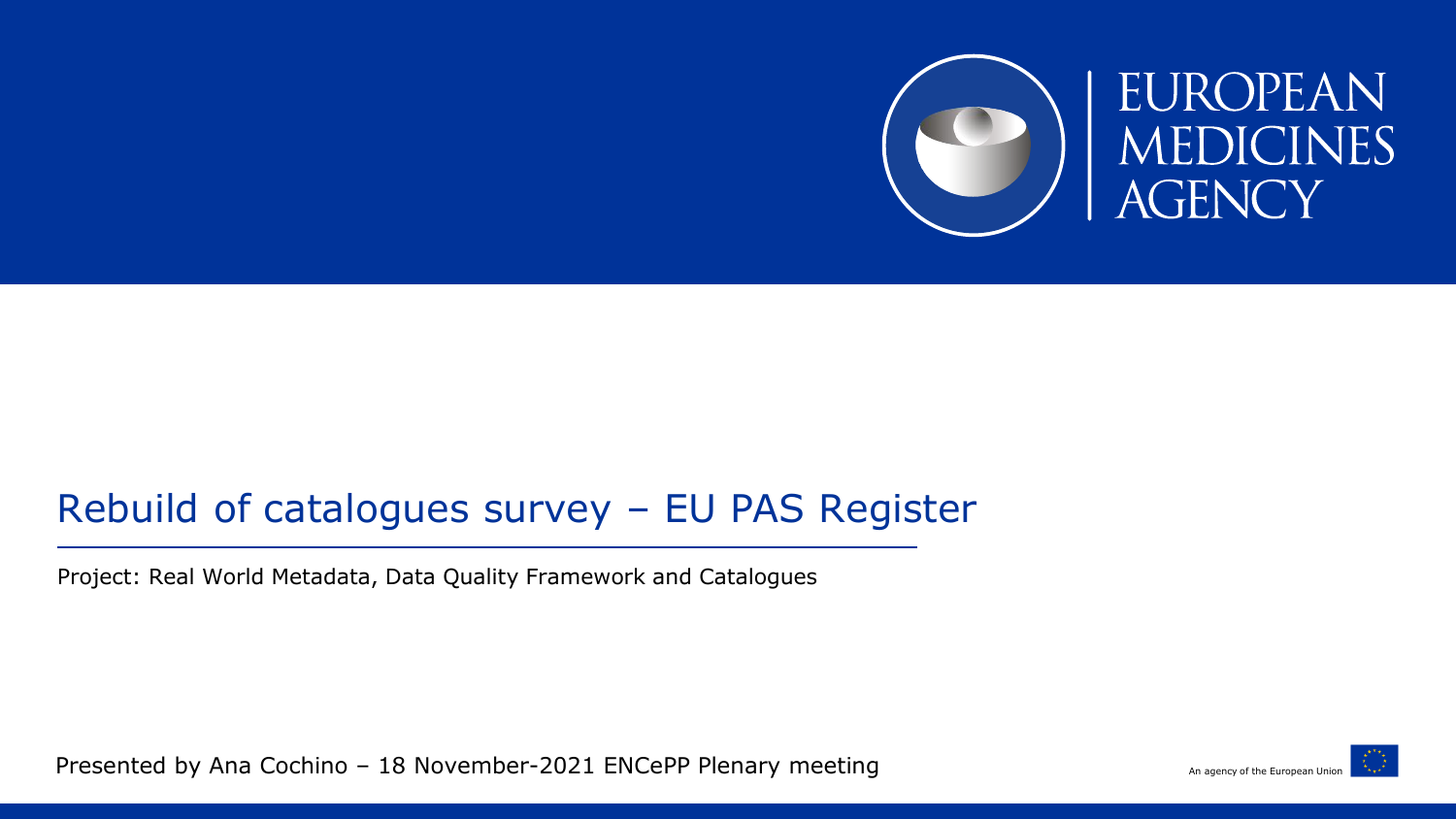#### Background: survey structure and objectives



- The survey was sent out to all ENCePP members with the purpose to:
	- Understand further points for improvement of the current existing EU PAS Register and ENCePP resources database building up on existing experience
	- Get feedback on the usefulness and feasibility of some data elements proposed in the current 'metadata list' of the MINERVA project
	- Collect requirements related to functionalities and common use scenarios
- The questionnaire was structured in three sections:
	- Data sources catalogue, from the point of view of the data user
	- Data sources catalogue, as a 'data owner'
	- Studies catalogue
- The results presented here focus on more challenging areas rather than an extensive summary of all responses received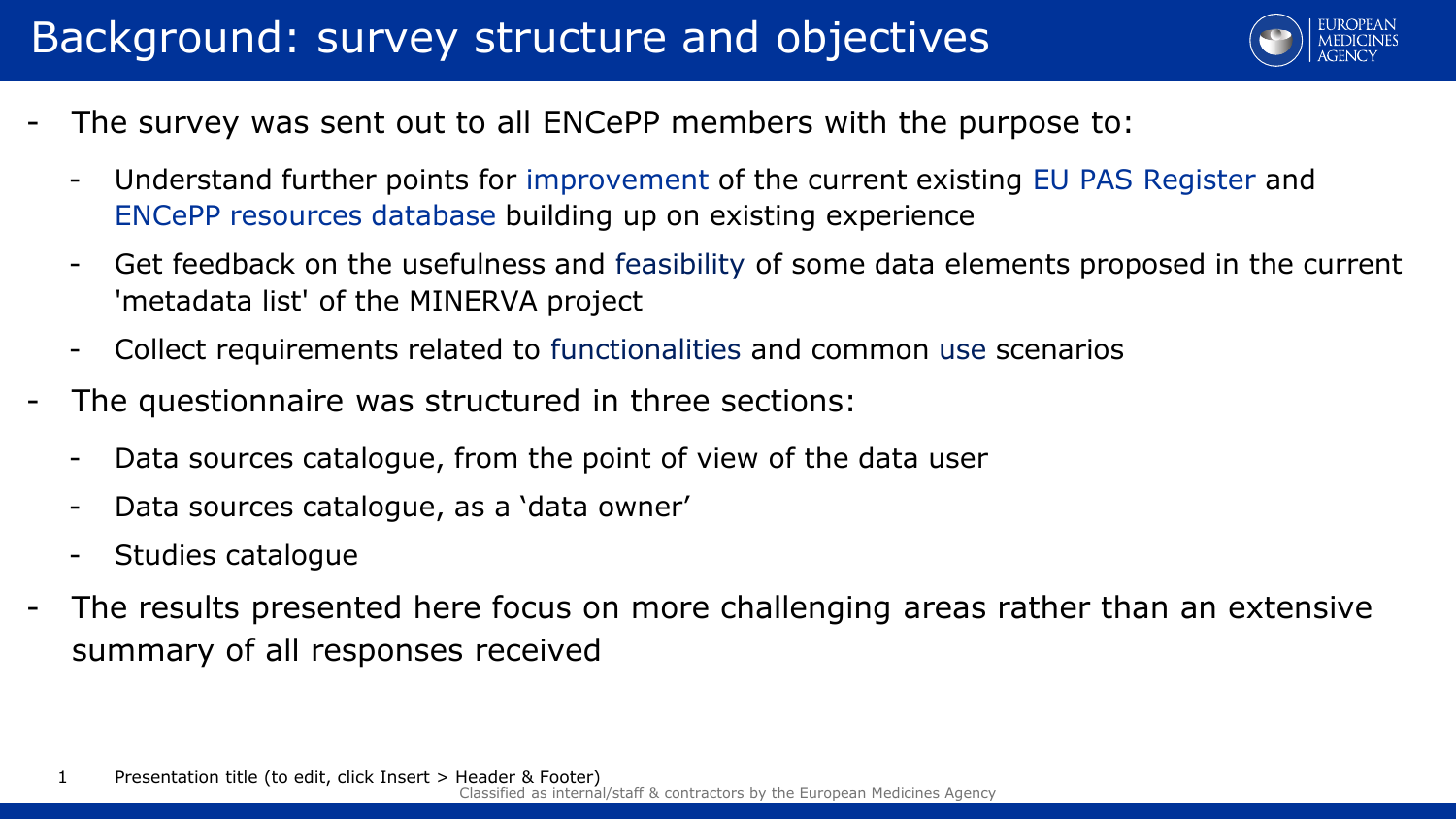

The slides show survey questions results along with the comments received, looking at fields such as

- Study type
- Study design
- Scope of the study
- Source of funding
- Coding of fields (dictionaries)
- Automatic checks for data accuracy
- Fields proposed to be added
- Data tables (suggested during MINERVA)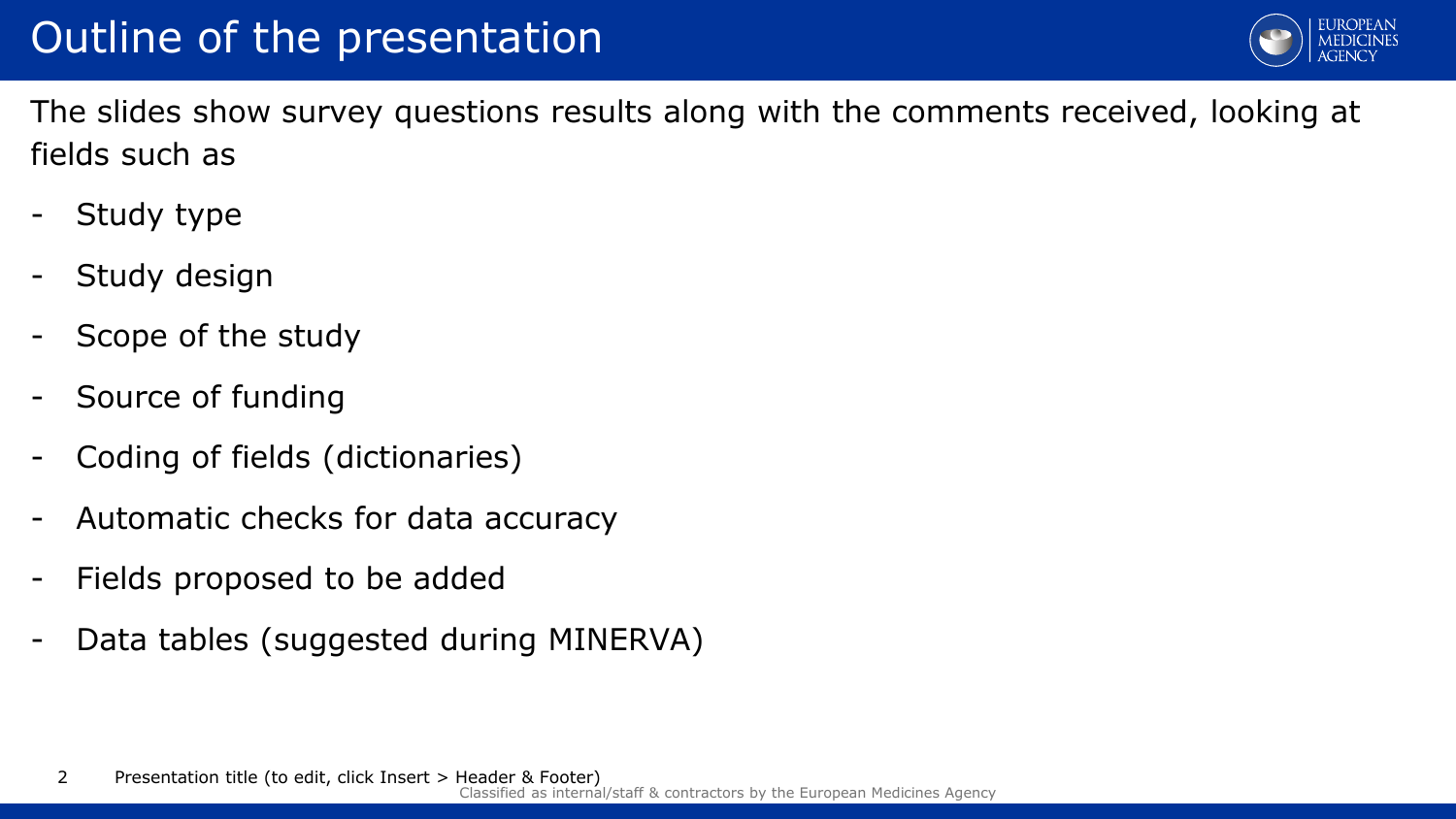# Study type – current EU PAS values

The current EU PAS register collects data on Study type with values: active surveillance, observational studies and clinical trial. The survey collected the following comments and proposals:

#### Comments received:

active surveillance and observational study are overlapping;

#### Suggestions for addition of new values:

- systematic reviews/meta-analysis of randomized controlled trials;
- questionnaire based surveys;
	- sub-categories for clinical trials:
		- Expanded Access Programs
		- Pragmatic clinical trial

#### Active surveillance Observational study **EUDRACT Number, if available:** Clinical trial free text Other (please describe):

Study type\*:

- sub-categories for active surveillance:
	- prescription event monitoring
	- intensive monitoring schemes

#### Classified as internal/staff & contractors by the European Medicines Agency

Study type

*Current EU PAS questionnaire*

[multiple options possible]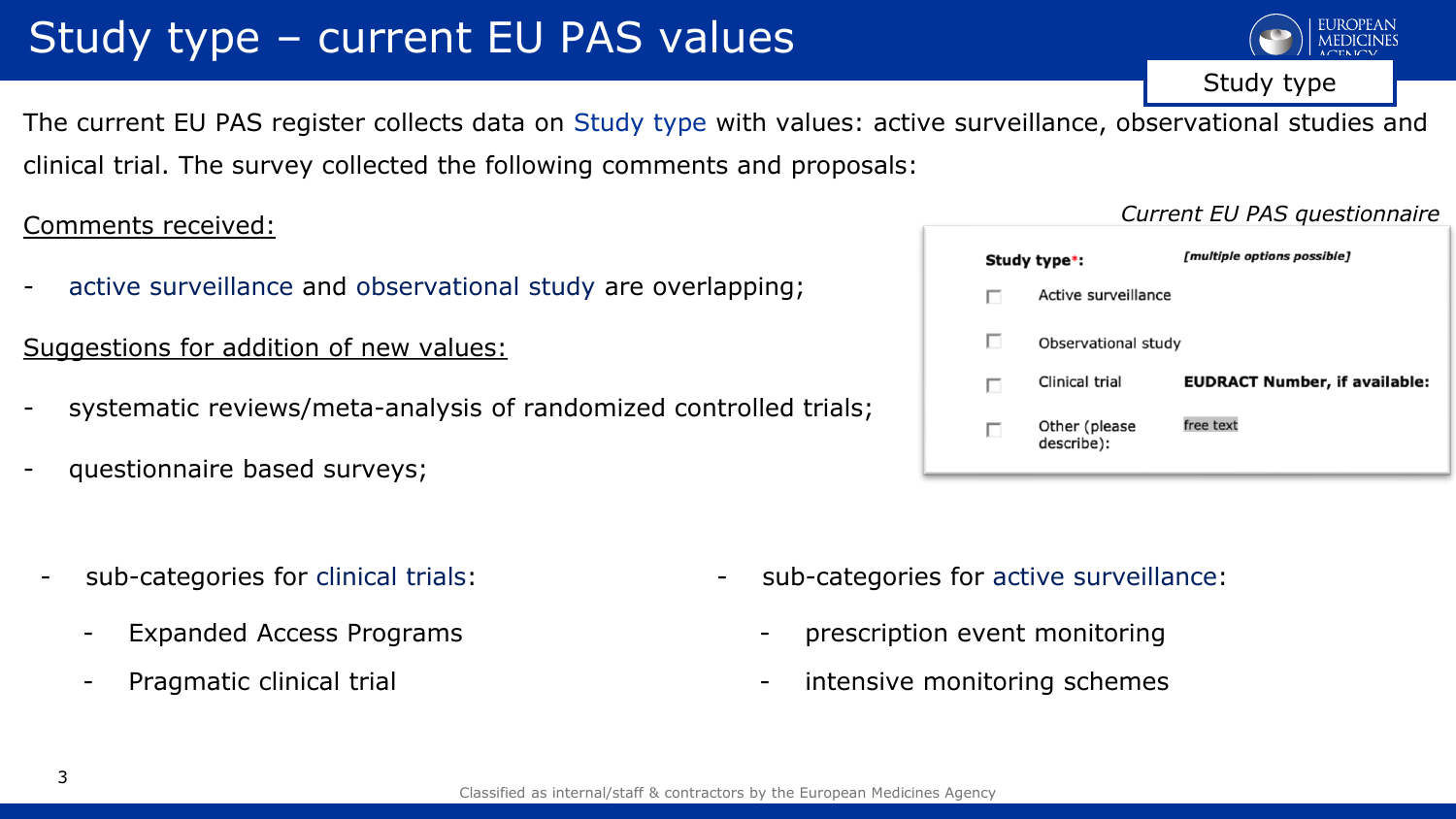# Proposals for 'observational study' refinement



The current EUPAS collects information structured as 'observational studies'. Further refinement of the category 'observational study' was proposed. During the survey the following values were suggested:

- prospective primary data study
- retrospective secondary data
- prospective secondary data
- systematic reviews and meta-analysis
- distinguish based on primary data collection
- questionnaire-based survey
- retrospective chart review
- ecologic study
- cohort, case-control, cross-sectional, self-controlled...
- non-interventional

|            | Study type*:                | [multiple options possible]          |
|------------|-----------------------------|--------------------------------------|
| ы          | Active surveillance         |                                      |
| <b>COL</b> | Observational study         |                                      |
| ш          | Clinical trial              | <b>EUDRACT Number, if available:</b> |
| п          | Other (please<br>describe): | free text                            |

Study type

*Current EU PAS questionnaire*

4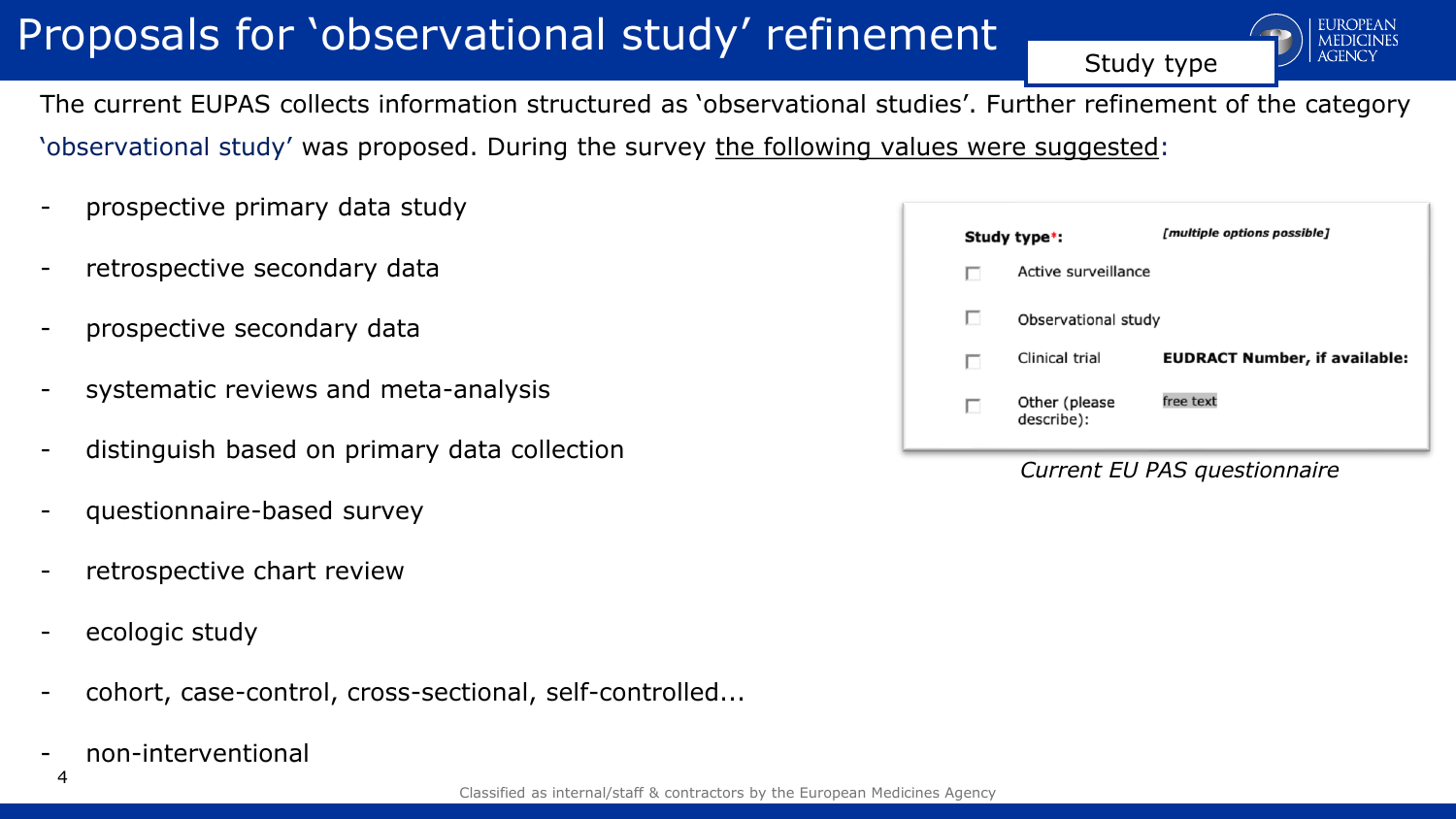# Study design – feedback received

The question on 'study design' values generated the following proposals:

- 'cross-sectional study':
	- To add 'questionnaire-based survey' here (and not as a specific 'observational study')

- ' cohort study':
	- To be further split in prospective cohort and retrospective cohort
	- To add registries (although are not a "design" per se)
- 'case control study':
	- include nested-case control study;
- Recommend to have only one category "Case-only...", but not then split by possible types
- Classified as internal/staff & contractors by the European Medicines Agency 5 PO t is elfin GOM tiol | ad edit, click Insert > Header & Footer) 'case series' correspond to 'non-comparative cohort studies' and are

|                                 | Study design                                                         |    |                           |
|---------------------------------|----------------------------------------------------------------------|----|---------------------------|
| ng                              | Question 3 'study design'                                            |    |                           |
|                                 | Cross-sectional study                                                | 16 | 0                         |
| Good agreement<br>cific type of | Cohort study                                                         | 16 | 0                         |
|                                 | Case control study                                                   | 15 | 0                         |
|                                 | Case-only (self-controlled) design - case-<br>lseries                | 13 | 2                         |
| ohort                           | Case-only (self-controlled) design - self-<br>controlled case series | 14 | 1                         |
|                                 | Case-only (self-controlled) design - case-<br>ltime-control          | 12 | 3                         |
| Least agreement                 | Case-only (self-controlled) design - case-<br>case-time control      | 12 | $\ensuremath{\mathsf{3}}$ |
|                                 | Randomised controlled trial                                          | 14 | $\overline{2}$            |
|                                 | Non-randomised controlled trial                                      | 14 | $\overline{2}$            |

**EUROPEAN** 

Study design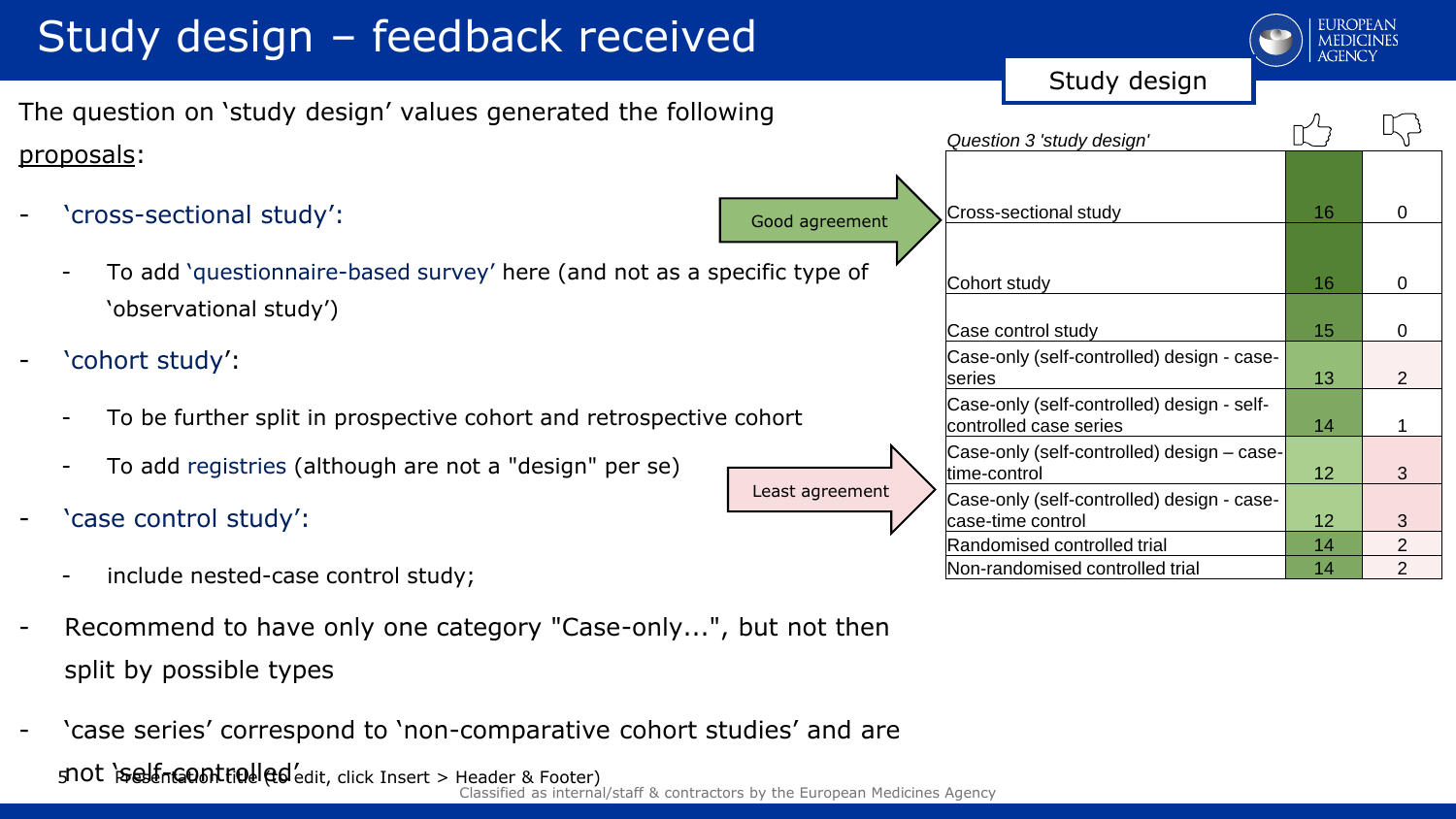## Study design (continued)

Randomised trial:



- Add pragmatic clinical trial separately, although they are falling under randomised controlled trial category (Large Simple trial)
- Non-randomised controlled trial:
	- Redundant with "observational study"
	- Should be further refined in: single arm or not
- Add: ecologic study



Study design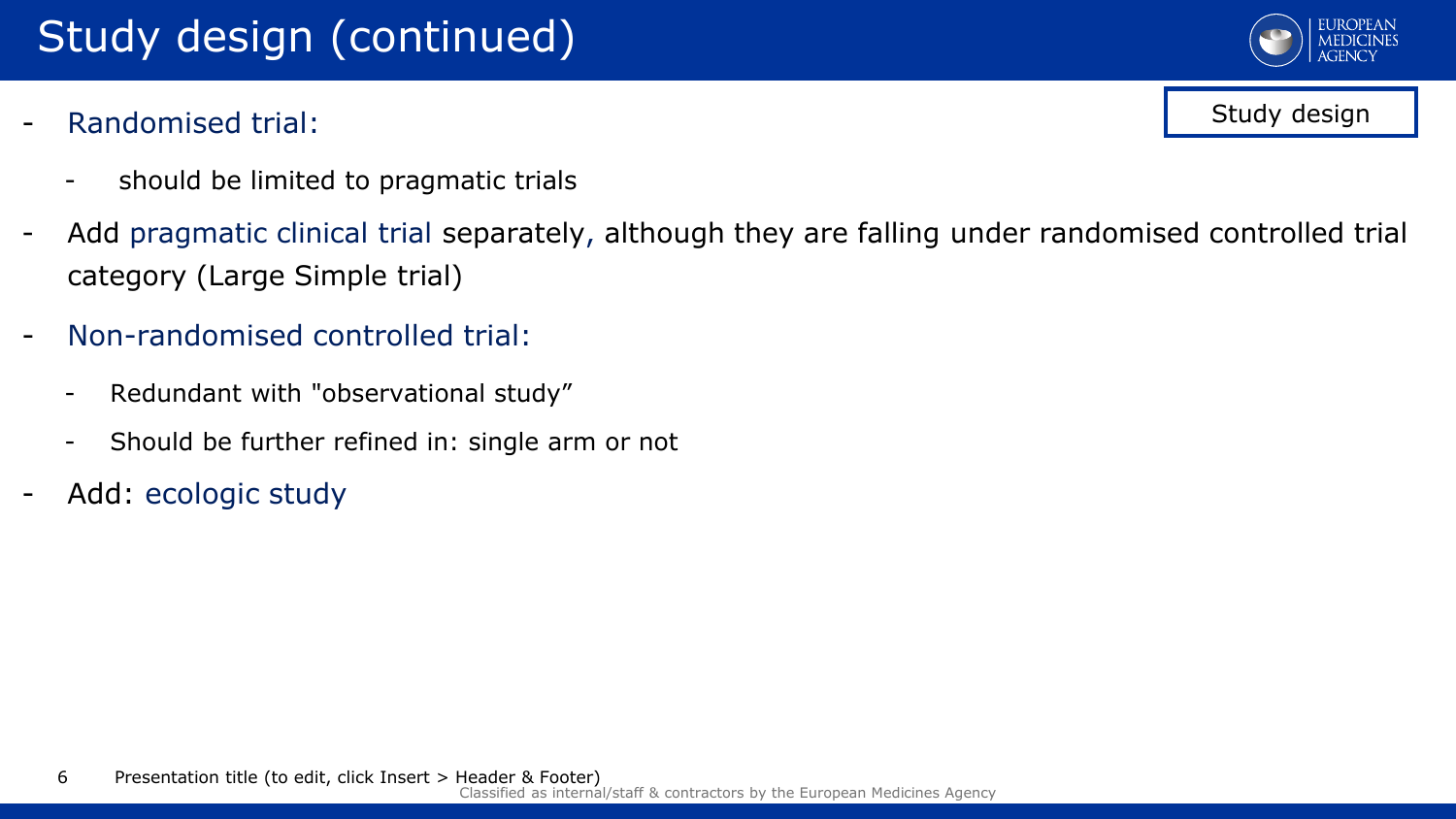

- There is a level of overlap and confusion between what should go in 'study type' vs 'study design'
- To move forward, the proposal is to:
	- Limit 'study type' to the values 'interventional' and 'non-interventional' (only)
	- Structure further the 'study design' in taking specific set of values, depending on the 'study type' selected
	- Add more options to 'interventional' studies than currently available (in line with proposals received)
	- Collect more feedback and agreement on values in a dedicated WG1 meeting in December

Discussion on proposed values for 'study design' to follow (Slido)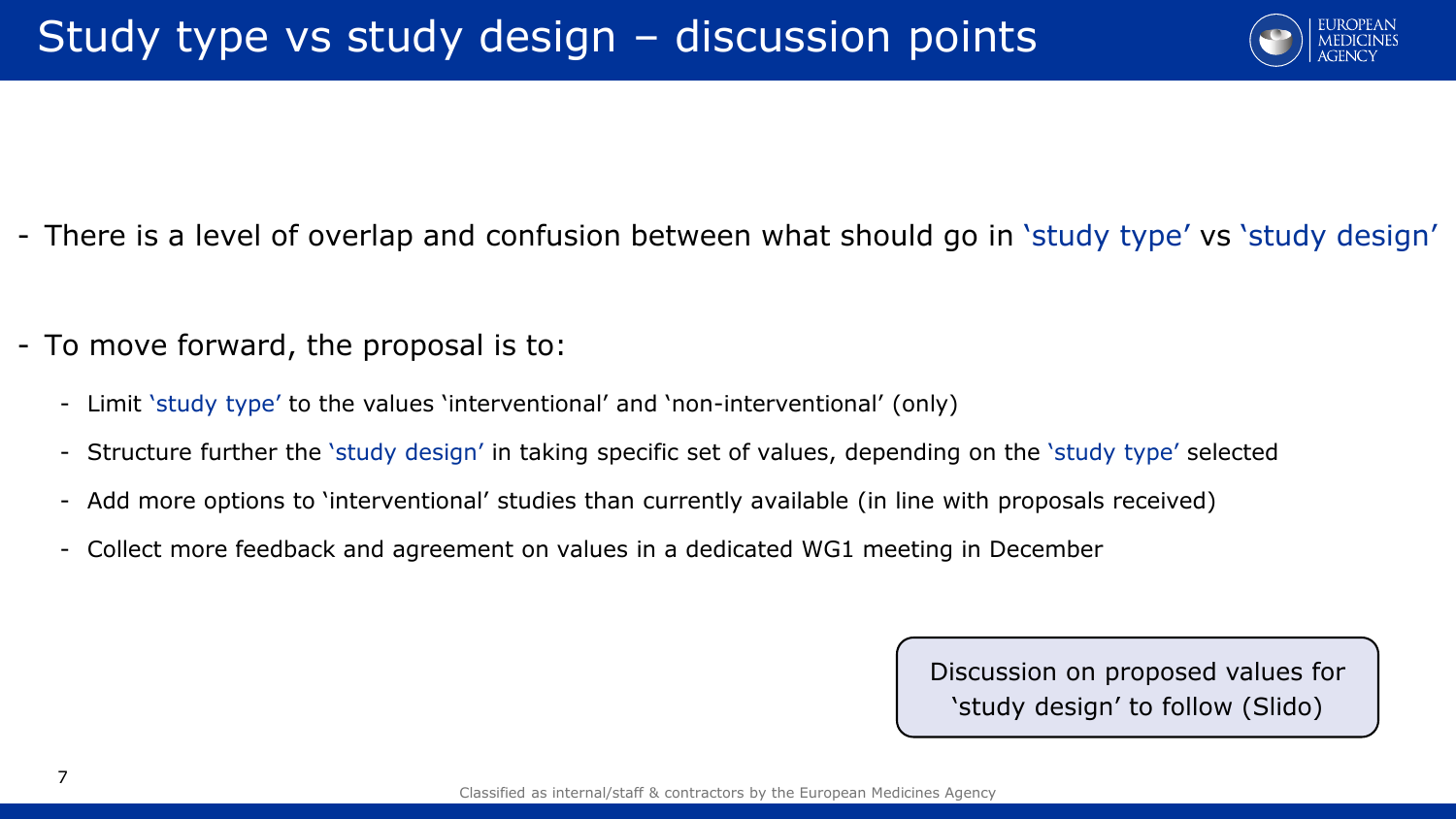# Scope of the study



Impact of regulatory actions: too specific and quite redundant with above categories depending on what aspect will be evaluated. Does it include RMM effectiveness? it may overlap drug utilization and effectiveness

- Effectiveness evaluation: to clarify as "assessment of risk minimization measure effectiveness/implementation"
- Drug interaction study Too specific, quite redundant with "drug utilization study"

| Disease epidemiology        | 15 |   |
|-----------------------------|----|---|
| Safety evaluation           | 15 |   |
| Drug utilisation study      | 15 |   |
| Efectiveness evaluation     | 15 |   |
| Pharmacokinetic studies     | 12 | ာ |
| Pharmacodynamic studies     |    | 3 |
| Drug interaction study      | 12 | 3 |
| Impact of regulatory action |    |   |

*Survey question: current values in EU PAS register*

Suggestions received to add values:

- Natural history of disease studies
- hypothesis generation through AI
- validation studies,
- methods
- feasibility

Discussion on proposed values following (Slido)

Classified as internal/staff & contractors by the European Medicines Agency 8 Presentation title (to edit, click Insert > Header & Footer)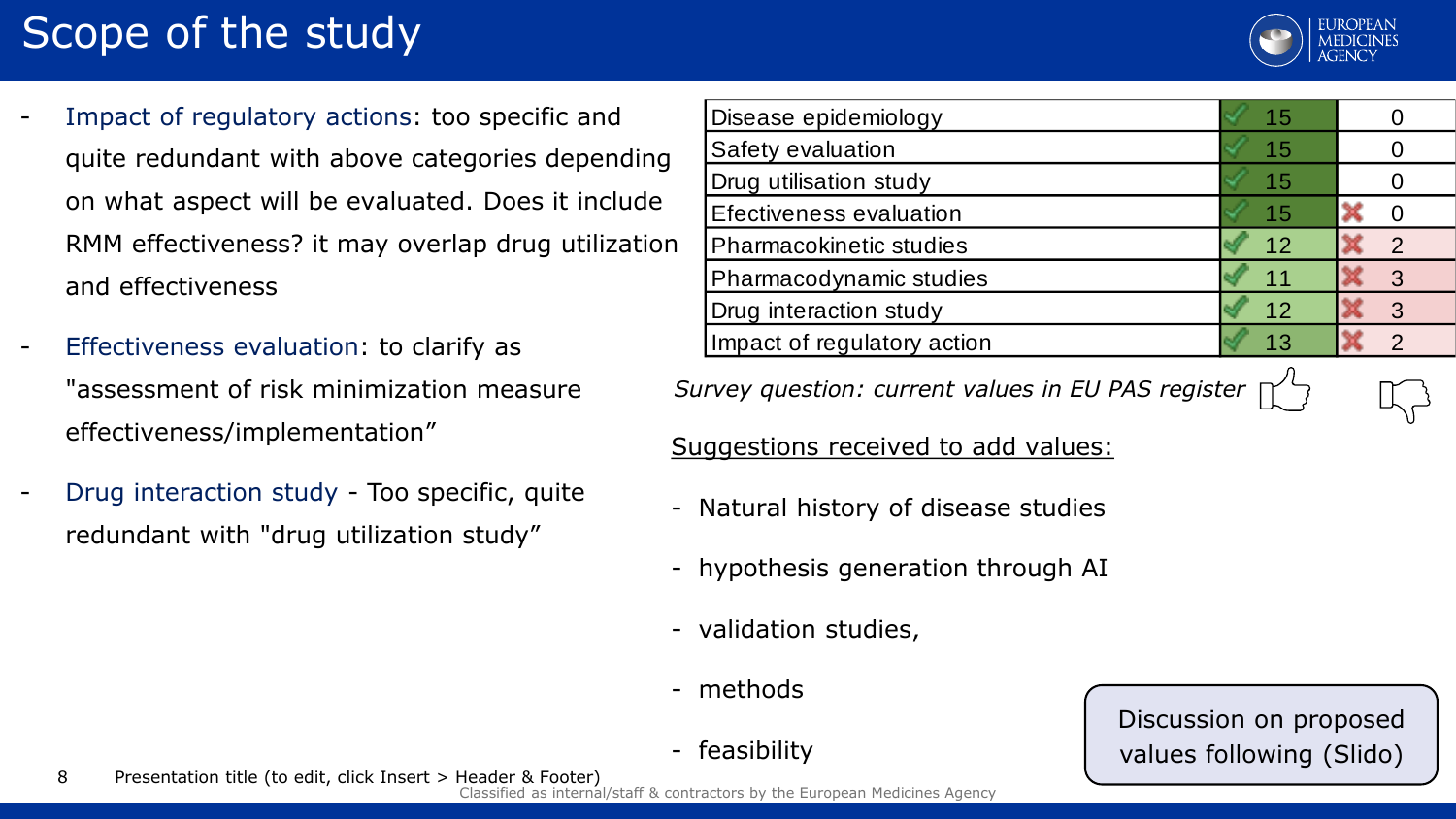

*(Question 5)* In the current EU PAS Register The 'source of funding' lists the following values:

- Pharmaceutical companies
- Charities Government
- Body Research councils
- EU funding scheme

#### Other suggestion for 'source of funding':

- Institutional funding e.g. research funding of my hospital which is a public hospital.
- Academics, non-EU funding scheme, others
- Own funding/independent funding by institution
- Institutional internal funding
- EMA/National competent authorities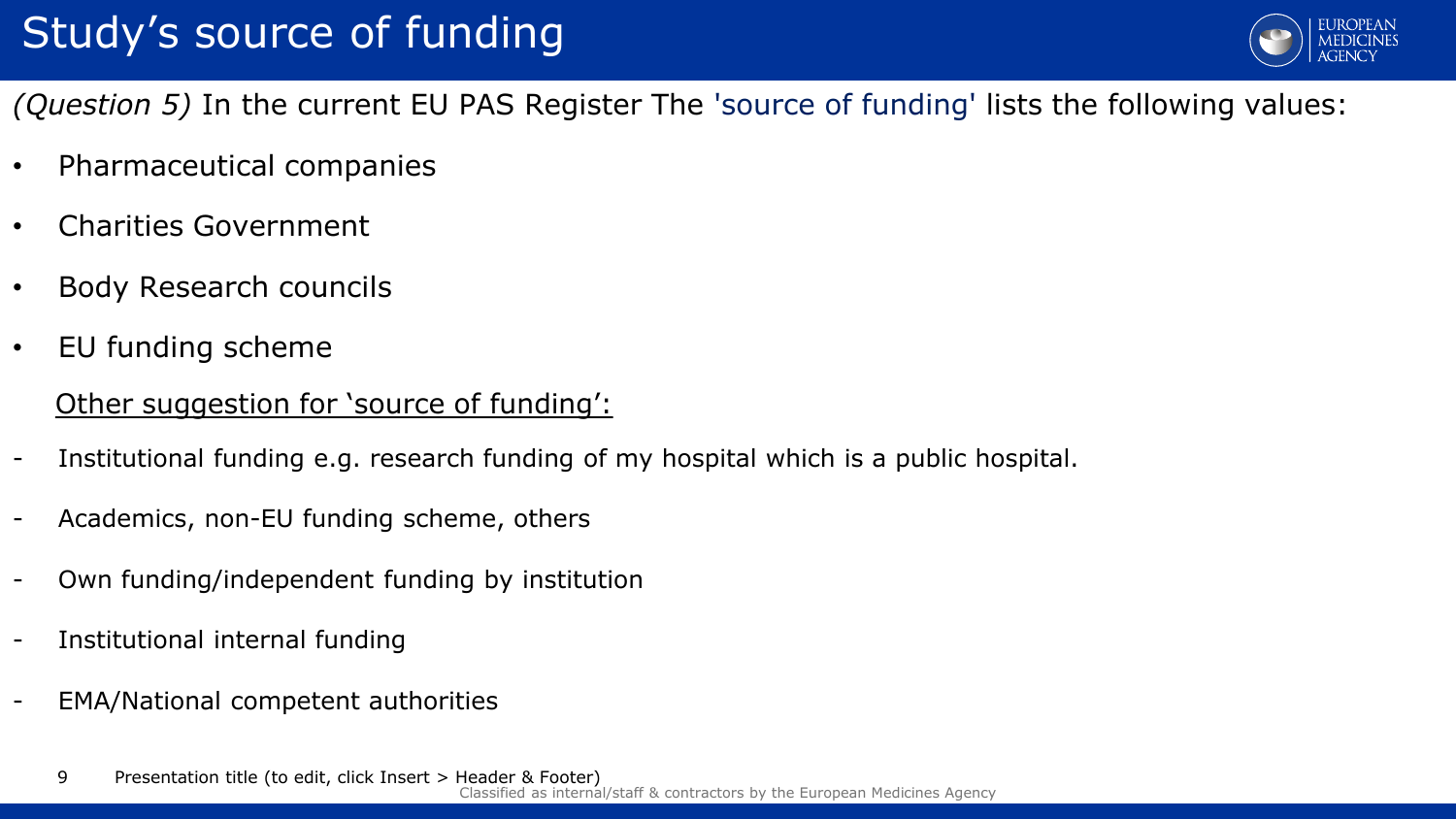

*(Question 6)* The current EU PAS Register collects the information on 'study drug' as follows

- Substance class (ATC code)
- INN
- brand name

Are there any other values that are useful to be added to the above ones?

- 5 replies indicated agreement with the above values, two additional comments:
	- Let's make sure this is a repeatable field in case multiple drugs have to be entered
	- Mode of application (topical, systemic, etc.)

*(Question 7*) The medical condition is collected in the current EU PAS Register using MedDRA terminology. Is there another terminology that you find to be better suited/more useful (e.g.: SNOMED)?

- MedDRA (3 replies)
- ICD (6 replies)
- SNOMED (1 reply)

Discussion on terminology for medical condition following (Slido)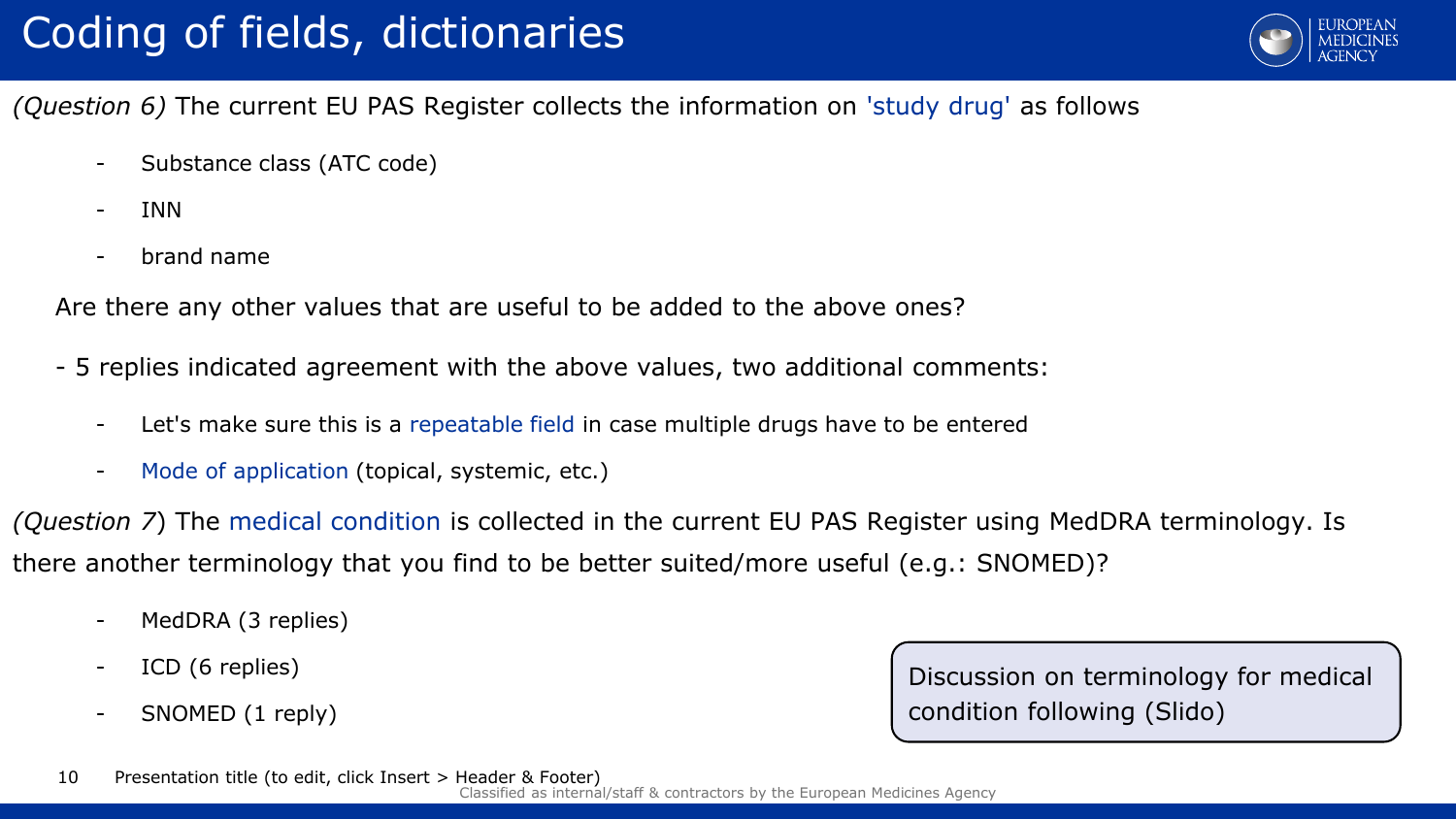# Coding of fields, dictionaries (Continued)



- *(Question 8)* The current EU PAS register collects the information on 'population' as follows: Preterm Newborns; Term Newborns (0-27 days) Infants and toddlers (28 days – 23 months) Children (2-11 years) Adolescents (12-17 years) Adults (18-44 years) Adults (45-64 years) Adults (65-74 years) Adults (75 years and older).
	- Agreement with the proposed categories (3 replies).
	- We would suggest to have only two adult categories 18-64 and 65+. Having more is confusing. (1 reply)
	- To also be more explicit when the target population is a population of "Health Care Providers" rather than patients (e.g risk minimisation surveys targeting HCP) (1 reply)
	- More granularity in the elderly population (1 reply)
	- 2-5 pre school children and 6-11 children (1 reply)
- *(Question 9)* The current EU PAS register collects the information on 'population of interest' as follows: Renal impaired, Hepatic impaired, Immunocompromised, Pregnant women, Lactating
	- The populations of interest are good but rather limited. It could be expanded with for instance paediatrics, elderly, people with intellectual disabilities etc.
	- Add institutionalized patients (e.g. residing in nursing homes), paediatric, neonates
	- mal/staff & contractors by the European Medicines Agency 11 Presentation title (to edit, click Insert > Header &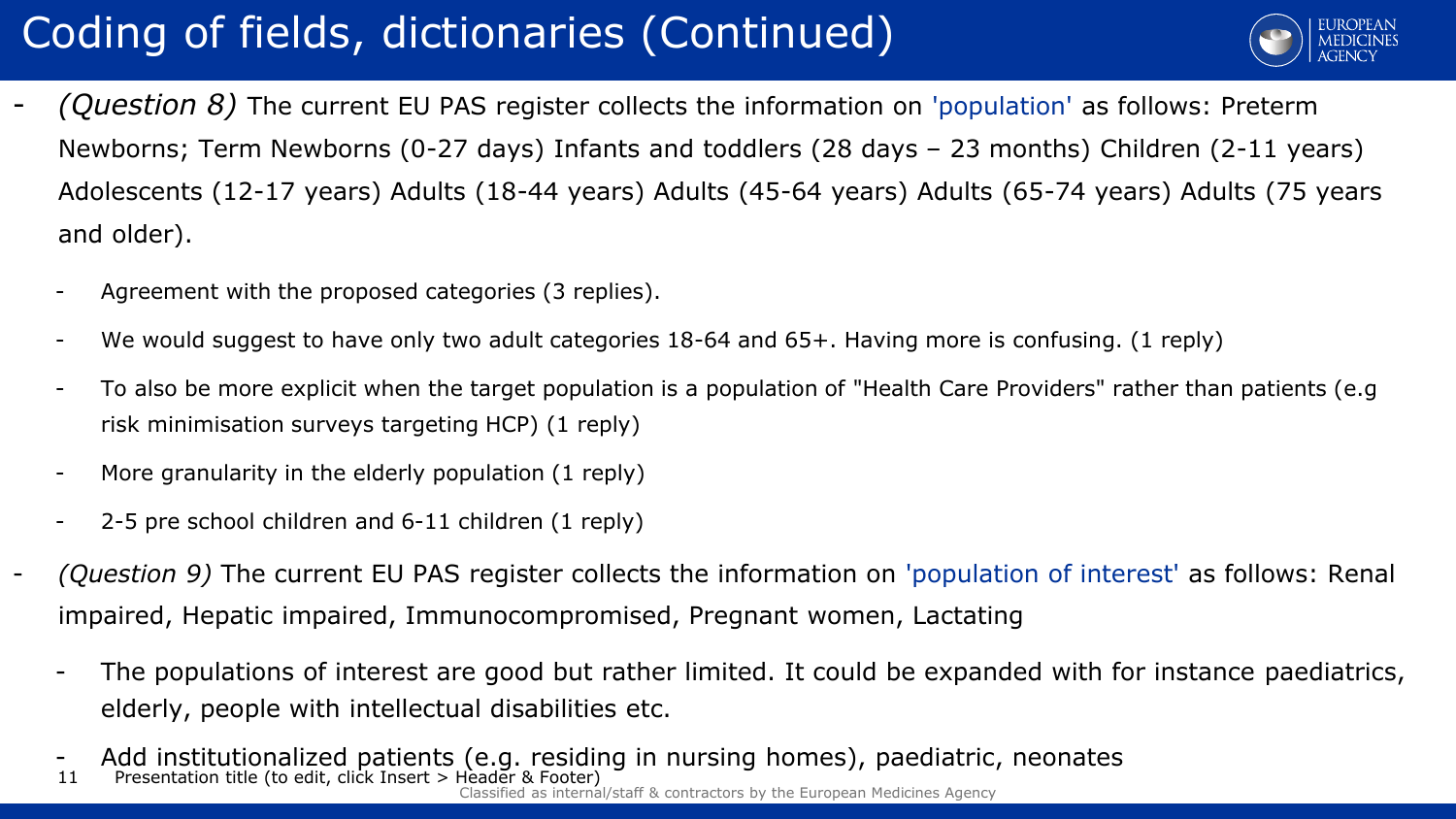

- *(Question 10)* A proposal to introduce consistency checks such as:
	- Where the scope of the study is 'disease epidemiology', then the type of study design 'clinical trial' would not be allowed
	- If the study information lists "an established data source = No" then "sources of data = claims database" should not be allowed

Other suggestion of such checks:

- None

#### Comment

We would be cautious with implementation of automatic checks as they may be circumstances where multiple design and multiple type of data sources can be used under the same protocol/study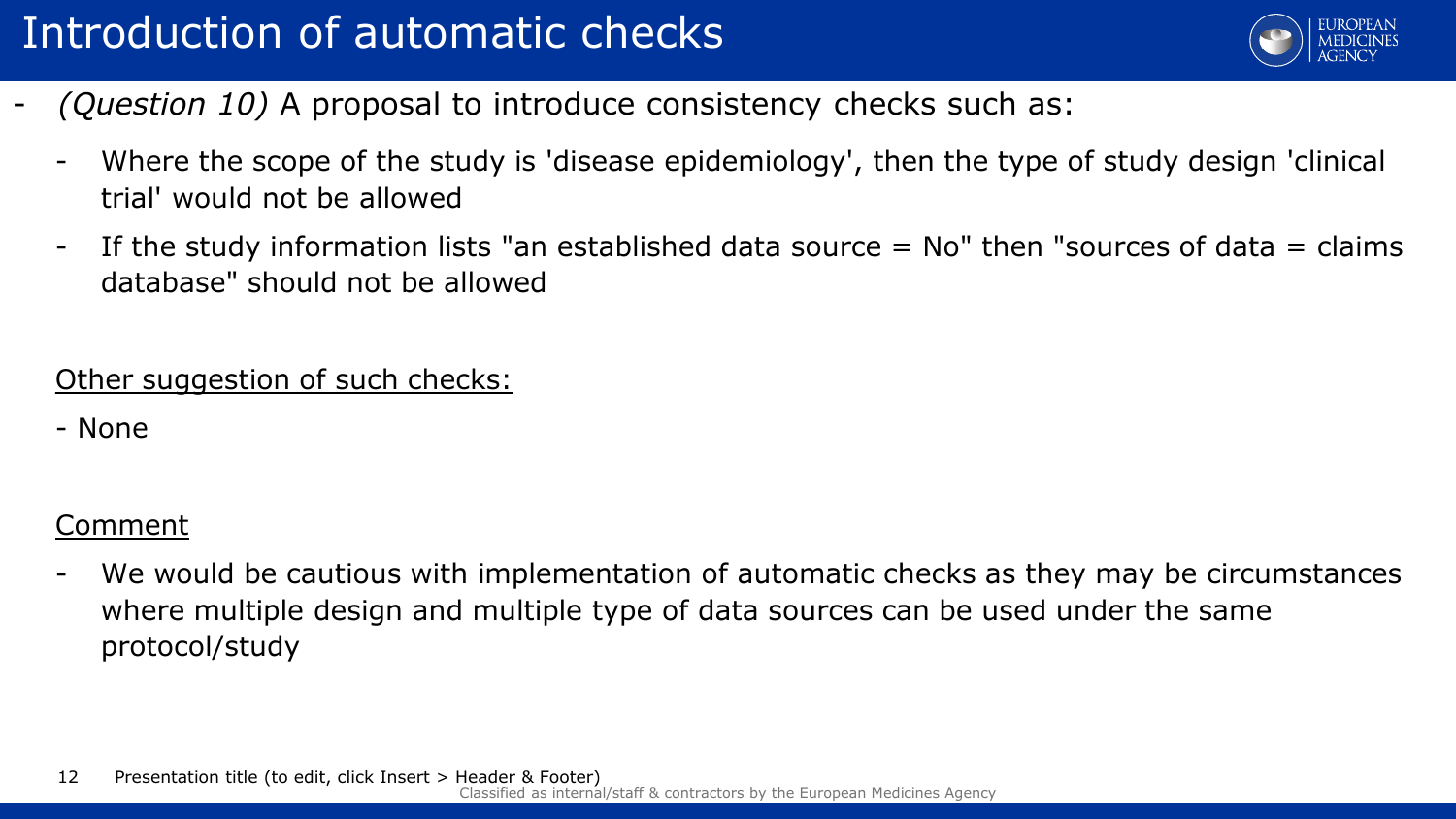# Fields to be added (proposals put forward during survey)

- Comparator (yes/no): There could be more than one comparator
- Orphan drug: Would rather use the ATC search for it
- Orphan drug should be identified through "study drug" or "medical condition"
- Adding cross-reference to Clinicaltrial.gov:
	- other registries (WHO) to be allowed?
	- is already captured in EUPAS register
	- Or any other registers as more are developed
	- avoid duplicating efforts and making the "study catalog", a complement to "clinicaltrials.gov and not a duplicate

| Comparator (yes/no) - if 'yes' to be indicated                                                                                     | 16 |                |
|------------------------------------------------------------------------------------------------------------------------------------|----|----------------|
| Orphan drug as exposure                                                                                                            | 12 | 3              |
| Has the study been registered in clinicaltrial.gov<br>(yes/no                                                                      | 14 | $\mathcal{P}$  |
| For regulatory required studies, the 'marketing<br>authorisation date' (if product based study) in<br>the given indication studied | 12 | $\overline{4}$ |
| Information on Patient Reported Outcomes<br>(PRO) and "Clinician Reported Outcome                                                  |    |                |
| (ClinRO)                                                                                                                           | 16 |                |
| Use of informed consent                                                                                                            | 13 | 3              |
| For PASS studies: Safety concerns to be<br>addressed (MedDRA coded)                                                                |    |                |

*Proposals put forward by WG3, consulted* 

*during the survey*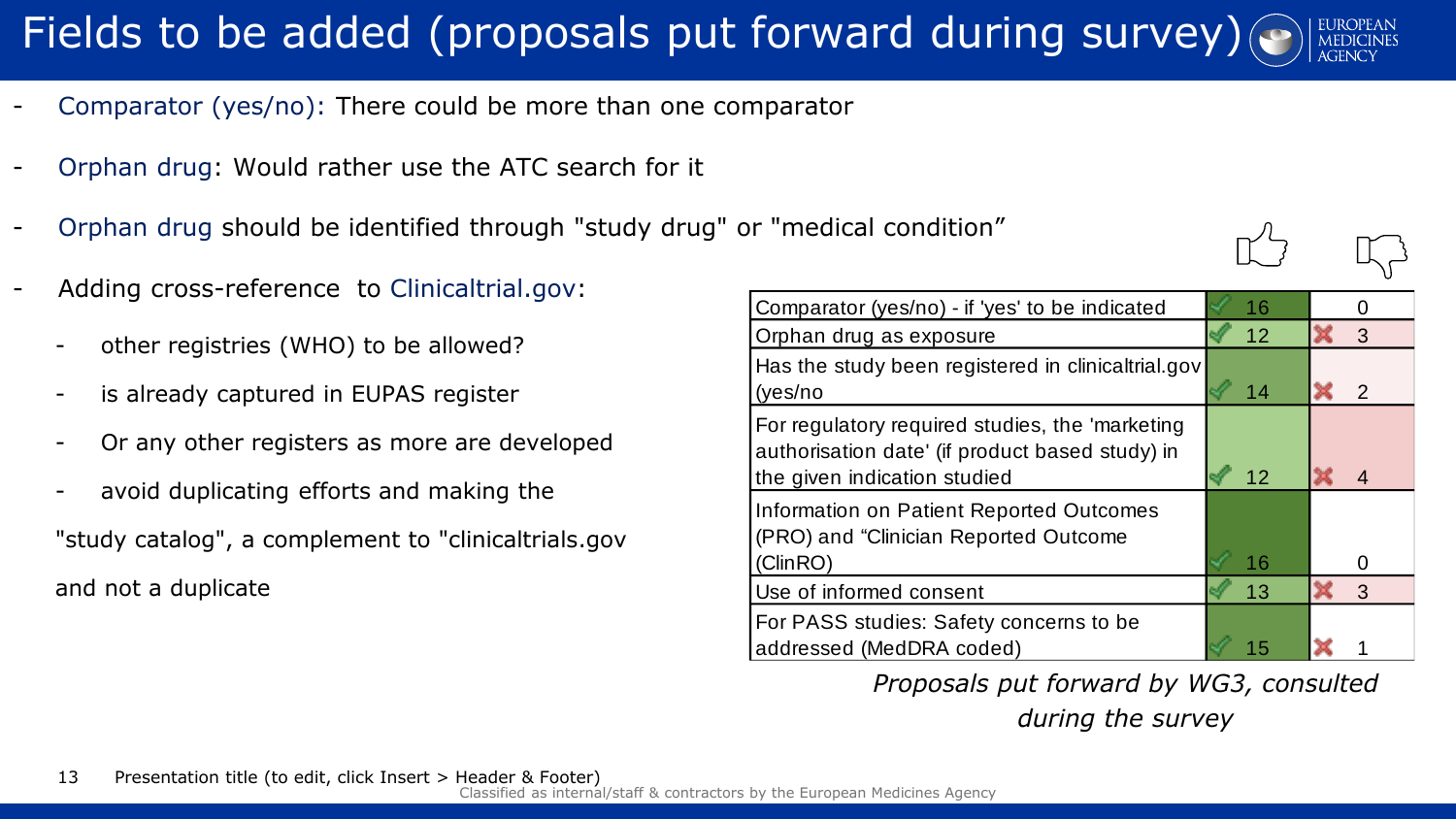# Fields to be added (continued)



- For regulatory required studies, the 'marketing authorisation date' (if product-based study) in the given indication studied
	- will be difficult if several marketing authorisations exist and for older INNs
	- why is this important? what if there are several products involved?
	- To add also: EPAR link or Risk Management Summary link
	- Require also 'regulatory procedure number' for the protocol assessment and results assessment of cat 1, 2 and 3 PASS in line with GVP V and VIII
- Use of informed consent:
	- Also, GPRD compliance of consent
- Instead of the 'PASS studies safety concern to be addressed'
	- it would be more valuable to have the possibility to enter in a field a disease, or/and an event so that all studies done in one specific disease area and/or with a specific outcome event could be found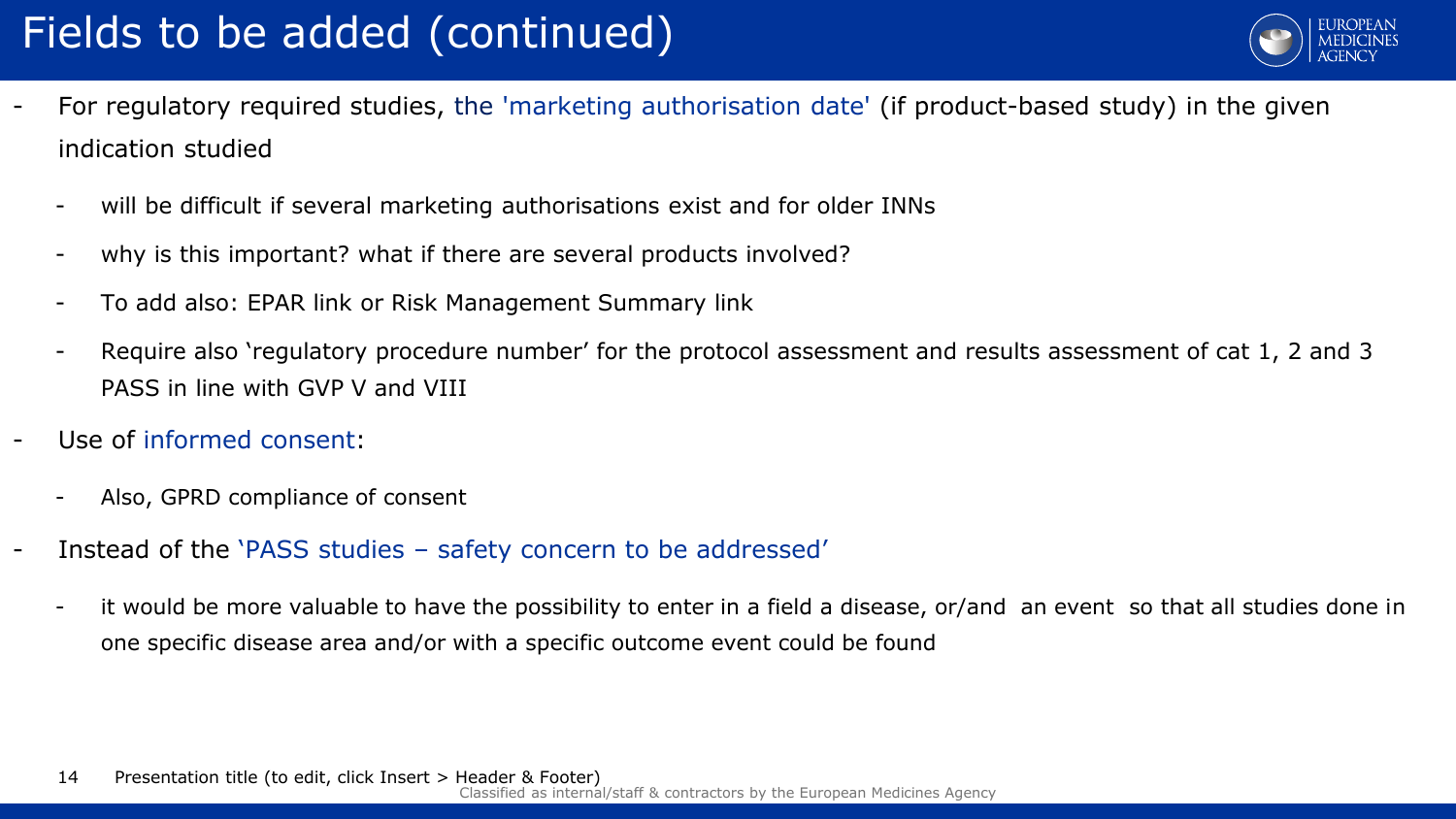

*(Question 12)* The below categories are suggested by MINERVA group to be collected as part of the 'study catalogue'

- Generally, there's an agreement that the broad categories are useful
- Less agreement on the information around Data characterization (to be further discussed in December)

| The institution that conducted the study (e.g.: contact details,<br>affiliation to a network)                                            | 16 |   |
|------------------------------------------------------------------------------------------------------------------------------------------|----|---|
| The study protocol (the upload of the document, the type of study,<br>population, interventions, comparators, outcomes, timing, setting) | 16 |   |
| Data sources or data banks used (details on extraction and software                                                                      | 15 |   |
| Data characterisation performed (completeness, conformance,<br>stability, logical consistency, historical data)                          | 12 | 3 |
| Study results (data extraction procedure and results, summary<br>results tables)                                                         | 15 |   |
| Study report and publications                                                                                                            |    |   |

Next steps: a dedicated meeting of WG1 will be held in December to look at the different suggestions presented and agree on a proposal for the categories of these fields